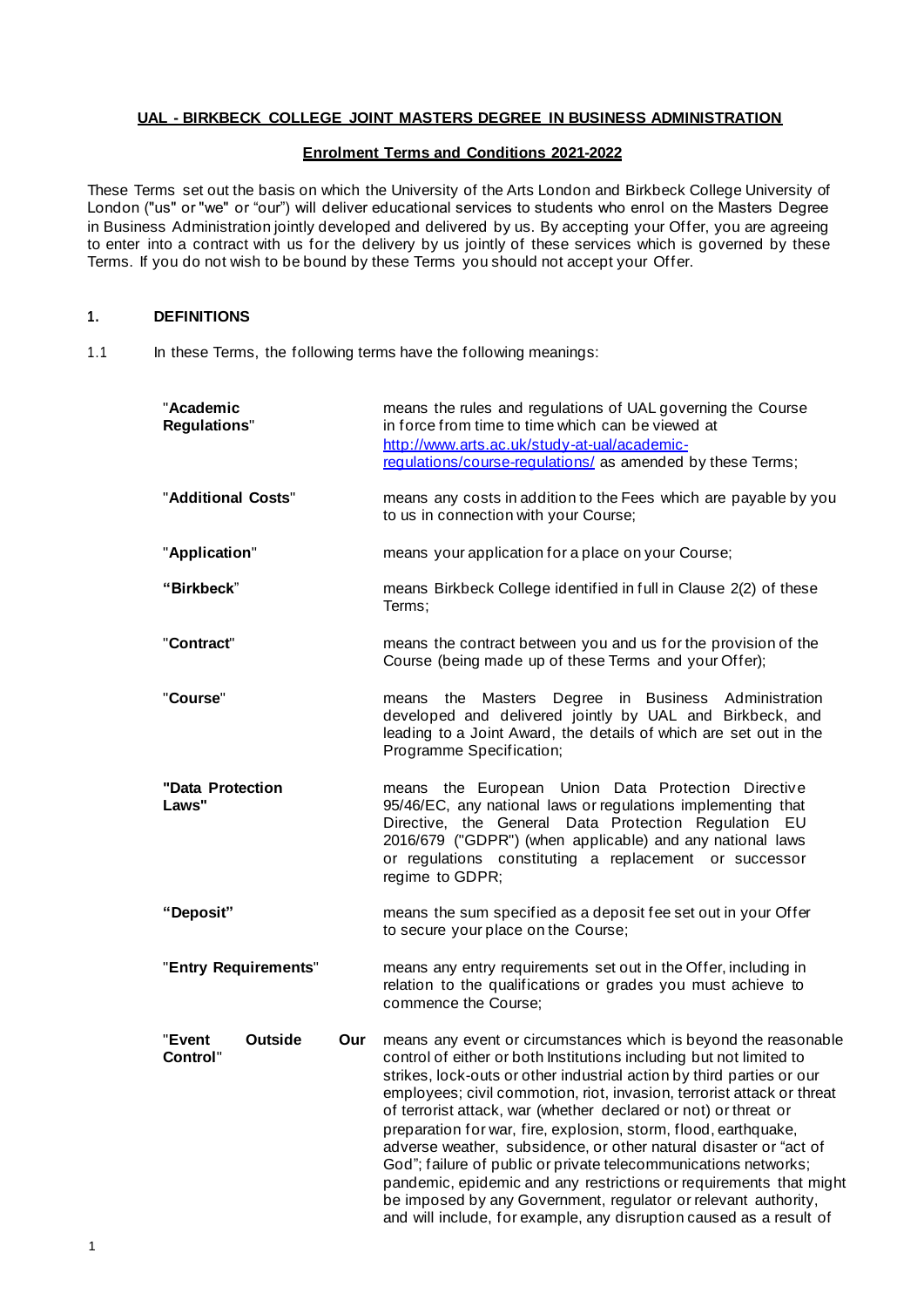|                           | COVID-19; and/or decisions made by any Government or relevant<br>authority or regulatory that impact on our ability to perform our<br>obligations under the Contract;                                                                                                                                                                                                                                                                                                       |
|---------------------------|-----------------------------------------------------------------------------------------------------------------------------------------------------------------------------------------------------------------------------------------------------------------------------------------------------------------------------------------------------------------------------------------------------------------------------------------------------------------------------|
| "Fees"                    | means the tuition fees payable by you in relation to the<br>Course, as set out in your Offer;                                                                                                                                                                                                                                                                                                                                                                               |
| "Fees Policy"             | means UAL's policy on payment and refunds of fees, available<br>http://www.arts.ac.uk/study-at-ual/academic-<br>online<br>at<br>regulations/student-regulations/student-fees-policy as amended<br>from time to time;                                                                                                                                                                                                                                                        |
| "Handbook"                | means the handbook in relation to the Course including<br>the arrangements for delivery of the Course, which is<br>available online at http://moodle.arts.ac.uk/ from the<br>beginning of the academic year in which you are<br>enrolling;                                                                                                                                                                                                                                  |
| "Institution"             | means, as the context requires either UAL or Birkbeck<br>and Institutions shall mean both of us:                                                                                                                                                                                                                                                                                                                                                                            |
| "Joint Award"             | means the award issued by UAL and Birkbeck jointly to<br>a student on successful completion of the Course.                                                                                                                                                                                                                                                                                                                                                                  |
| "Offer"                   | means the written offer to you of a place on the Course,<br>submitted to you either directly by UAL or via UCAS;                                                                                                                                                                                                                                                                                                                                                            |
| "Personal Data"           | means any information relating to an identified or identifiable<br>person ("data subject"); an identifiable natural person is one who<br>can be identified, directly or indirectly, in particular by reference<br>to an identifier such as a name, an identification number,<br>location data, an online identifier or to one or more factors<br>specific to the physical, physiological, genetic, mental,<br>economic, cultural or social identity of that natural person; |
| "Policies"                | means such of the rules, policies and procedures of UAL,<br>including the Fees Policy, in force from time to time (except as<br>specifically amended by us in relation to the Course as set out<br>in the Handbook or otherwise notified to you) that are relevant to<br>the Course and that are made available to you on the Website or<br>otherwise provided to you;                                                                                                      |
| "Processing"              | means any operation or set of operations which is performed on<br>Personal Data or on sets of Personal Data, whether or not by<br>automated means, such as collection, recording, organisation,<br>storage, adaptation or alteration,<br>structuring,<br>retrieval,<br>consultation, use, disclosure by transmission, dissemination or<br>making available, alignment or combination,<br>otherwise<br>restriction, erasure or destruction;                                  |
| "Privacy Policy"          | means our policy on collection and use of your Personal Data in<br>force from time to time and that is available to view at<br>https://www.arts.ac.uk/study-at-ual/academic-regulations/student-<br>regulations/student-privacy-policy                                                                                                                                                                                                                                      |
| "Programme Specification" | means subject to these Terms the description of the Course set out<br>in the Programme Specification available on the Website as at the<br>date you accept your Offer and in the Handbook;                                                                                                                                                                                                                                                                                  |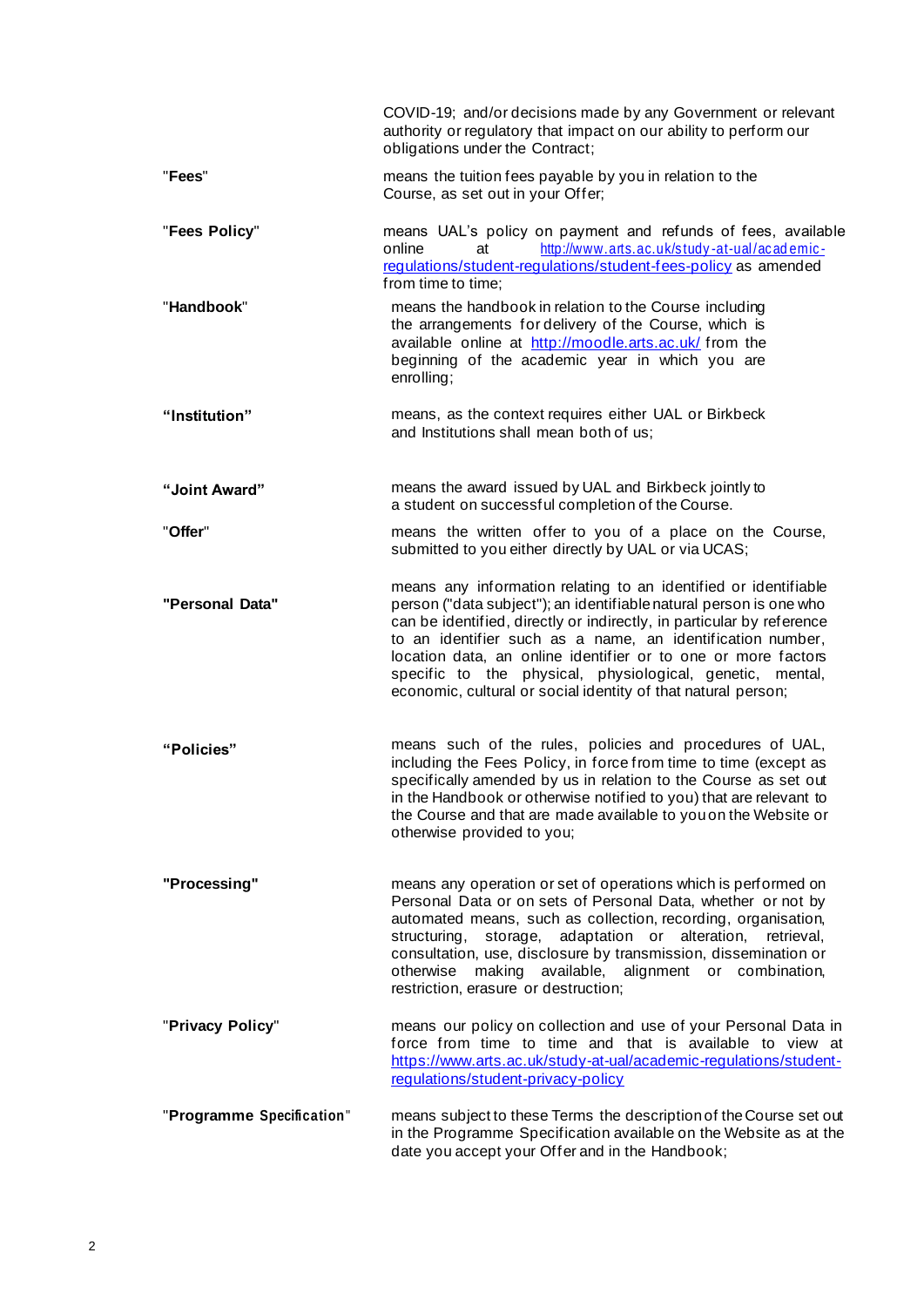- **"Rules and Regulations"** means the student rules and regulations of UAL, available online http://www.arts.ac.uk/study-at-ual/academic-regulations (except that when you are attending any Birkbeck campus or site or accessing any Birkbeck IT systems the Birkbeck policies relating to criminal offences and breaches of general non-academic<br>regulations available online at regulations available online at <http://www.bbk.ac.uk/registry/policies/policies-1> shall apply to you) as amended from time to time; **"Sensitive Personal Data"** means data revealing racial or ethnic origin, political opinions, religious or philosophical beliefs, or trade union membership, genetic data, biometric data, data concerning health or data concerning a natural person's sex life or sexual orientation;
- **"Terms"** means these terms and conditions (including the documentation referenced within these terms and conditions);
- **"UAL"** means the University of the Arts London identified in full in Clause 2 (1) of these Terms; and
- **"Website"** means UAL's website at https:[//www.arts.ac.uk.](http://www.arts.ac.uk/)
- 1.2 When examples are given in these Terms by using words or phrases such as "including" or "for example" this will not restrict the meaning of the related general words.
- 1.3 In the event of any conflict or inconsistency between:
	- 1.3.1 the description of the Course detailed in the Course Specification set out on the Website; and
	- 1.3.2 a provision in these Terms and the documents forming part of the Contract (including the Offer), these Terms shall prevail and should be taken as correct.

# **2. ABOUT US**

We are:

- 1. University of the Arts London, a higher education corporation and exempt charity for the purposes of the Charity Act 1993. Our main place of business is at 272 High Holborn, London, WC1V 7EY ("UAL"). You can contact us at this address or the contact us section of the Website; and
- 2. Birkbeck College University of London, a higher education institution incorporated by Royal Charter number RC000048 whose registered office is at Malet Street, London WC1E 7HX.

# **3. THE CONTRACT**

- 3.1 The Offer is our offer jointly to provide the Course to you on these Terms and subject to you meeting the Entry Requirements. All administration of the Offer, enrolment and registration of students (including checking compliance with the Entry Requirements and immigration status), collection and administration of Fees, and day to day administration of student enquiries shall be managed by UAL on behalf of both Institutions. Any decision, notice or communication issued or given to you by UAL in relation to any such matters shall be valid and deemed to be given by and on behalf of both Institutions. If you have any questions regarding any part of the administration process including provision of results and transcripts you should contact UAL at Central Saint Martins, Granary Building, 1 Granary Square, King's Cross, N1C 4AA or at [csmbbk.mba@arts.ac.uk](mailto:csmbbk.mba@arts.ac.uk).
- 3.2 The Contract is subject to these Terms and is created once you accept your Offer.
- 3.3 The Offer we make to you will be conditional or unconditional. If your Offer is conditional, we will set out the conditions which you will need to fulfil in order to be admitted onto the Course.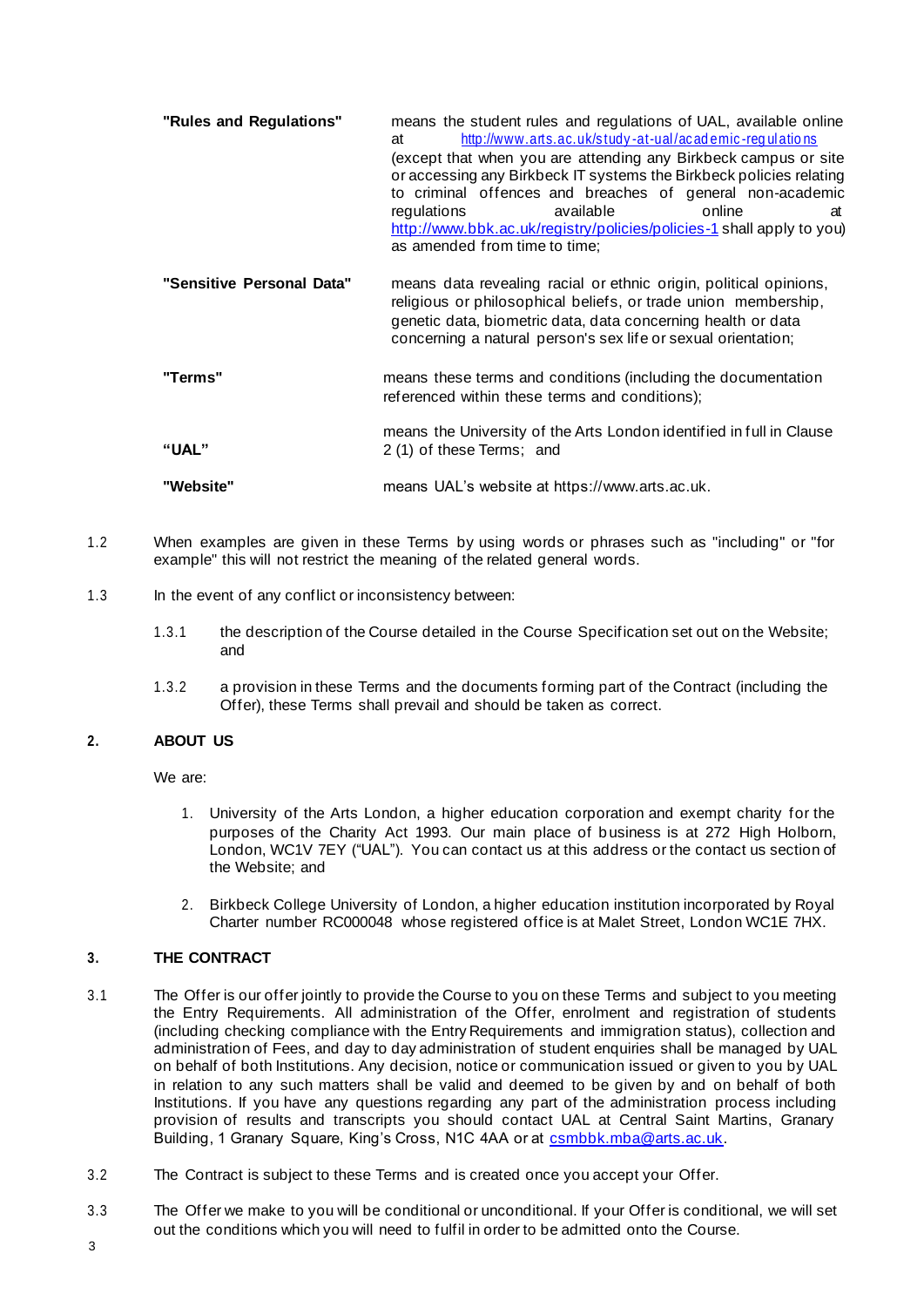3.4 If you have not fulfilled the conditions of your Offer and thus met the Entry Requirements before the date notified to you in your Offer or any other date notified to you, we reserve the right to withdraw your Offer and such notice will be sent to you by UAL.

# <span id="page-3-1"></span>**4. ENROLMENT**

- 4.1 In order to commence your study on the Course you must enrol at UAL and pay all applicable Fees forthe Course and any Additional Costs notified to you forpayment onenrolment. You should follow the process for enrolment applicable to your student status set out on the Website. Please note, for some students including for example those enrolling on the first year of any course and/or for international students enrolling on each year of their course formal enrolment is a two stage process to be completed on-line **and** in person and that both stages must be completed in order to enrol with us.
- 4.2 If you do not enrol within 14 days of the start of the Course we reserve the right to refuse to enrol you and withdraw you from the Course (without liability). Students who are not enrolled are not entitled to attend classes or participate in assessments for any modules at either Institution.
- 4.3 Where the Course is intended to last for more than one academic year we will ask you to re-enrol in each subsequent academic year. This is to confirm yourintention to continue the Course and will not create a new contract in respect of the Course.
- 4.4 At enrolment where you attend in person you must provide to UAL proof of your identity and proof that you have satisfied all of the Entry Requirements in the form of original official documents, certificates issued by a recognised awarding body and official translations of any certificates which are issued in any language other than English. For students who are non-EEA nationals, in addition to providing proof of identity and documentation relevant to meeting your Entry Requirements, you will also be required to provide original evidence of your right to study in the UK, in the form of an original valid visa or biometric residence permit. Students who are non-EEA nationals are required to enrol in person at the start of each year of the Course and to provide an official valid visa evidencing your right to study in the UK at the start of each academic year. If you fail to provide proof of identity, evidence of meeting the Entry Requirements specified for you, or evidence of your right to study in the UK as applicable, we will be entitled to cancel the Contract on written notice to you, or suspend you from the Course and not allow you to enrol with us, in each case without liability to you and we shall not be responsible for any related or ancillary costs or losses you incur.
- 4.5 By completing the enrolment process, you warrant and represent that:
	- 4.5.1 you have an immigration status that entitles you to undertake the Course (see Clause [5](#page-3-0) below for further details);
	- 4.5.2 you have met all of the Entry Requirements; and
	- 4.5.3 the information provided by you to us in your Application is true, accurate and complete and does not omit any material information relevant to your Application, your attendance as a student at each Institution or your immigration status.

# <span id="page-3-0"></span>**5. IMMIGRATION (APPLICABLE TO NON-EEA NATIONALS ONLY)**

- 5.1 You will need to demonstrate, at the point of enrolment, that you have a valid immigration status to undertake the Course. If you fail to demonstrate that you have a valid immigration status you will not be entitled to enrol for the Course and we reserve the right to cancel the Contract on written notice to you and withdraw you from the Course (without liability to you) and we shall not be responsible for any related or ancillary costs or losses you incur.
- 5.2 You must take responsibility for ensuring that you comply with the terms of your visa whilst studying on the Course with us.
- 5.3 We are required to withdraw sponsorship of your Student visa if you do not comply with Home Office rules, including but not limited to: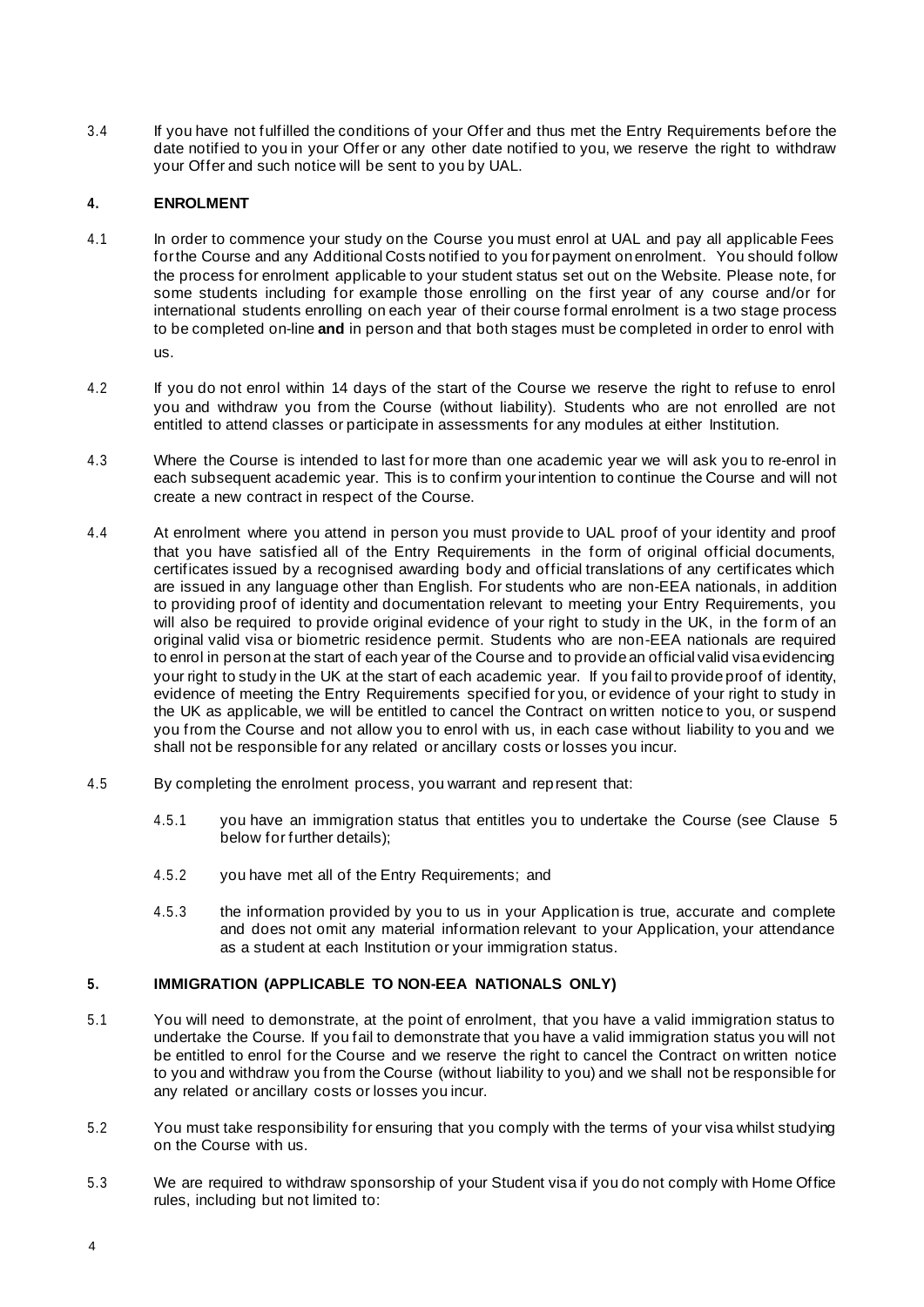- 5.3.1 failure to meet the minimum attendance requirements;
- 5.3.2 your enrolment has been terminated, or you withdraw or commence an interruption of studies;
- 5.3.3 if you successfully complete the Course in a shorter period than originally planned;
- 5.3.4 failure to enrol or re-enrol in accordance with Clause [4;](#page-3-1) and
- 5.3.5 failure to provide evidence that you have valid leave to remain in the UK.
- 5.4 If you choose to withdraw from the Course or if your study is terminated by us, this will affect the validity of your Student visa sponsored by us and your ability to enter and/or remain in the United Kingdom.
- 5.5 If your visa is revoked for any reason, we will interrupt or terminate the Contract pursuant to Clause 8.7.3.
- 5.6 On occasion, we may will need to contact the UK Home Office to clarify details on outstanding visa applications and previous immigration history. By accepting these Terms, you consent to UAL contacting the Home Office on your behalf and the UK Home Office releasing such information to us.

# **6. RIGHTS AND OBLIGATIONS**

- 6.1 Subject to our right to make changes pursuant to Clause [6.3,](#page-4-0) we will use all reasonable endeavours to deliver the Course in accordance with the Rules and Regulations and the Policies. The specific timetable for the delivery of the Course (including term dates) will be communicated to you before the start of the Course.
- 6.2 You agree to:
	- 6.2.1 comply with the Academic Regulations;
	- 6.2.2 maintain an immigration status that entitles you to undertake the Course;
	- 6.2.3 satisfy all reasonable requirements of the Course, including in relation to attendance;
	- 6.2.4 comply with the Rules and Regulations and Policies (including as applicable the relevant Birkbeck policies when attending on any Birkbeck campus, attending online-classes or recorded sessions or accessing Birkbeck IT systems);
	- 6.2.5 observe the reasonably accepted standards of behaviour consistent with the social and cultural norms of the UK (or for those students on a study abroad or exchange programme with the standards reasonably expected in the country where they are undertaking their studies); and
	- 6.2.6 conduct yourself at all times and in all your dealings with fellow students, Course tutors, staff, third parties and visitors in a professional and courteous manner, respecting their individual rights and feelings, and observing the reasonable instructions and guidance of your tutors and staff at each Institution as applicable.
- <span id="page-4-0"></span>6.3 We may make any changes to the Course:
	- 6.3.1 which are necessary due to Events Outside Our Control;
	- 6.3.2 which are necessary to comply with any applicable law or safety requirement; and
	- 6.3.3 in order to improve the quality of educational services, in order to meet the latest requirements of a commissioning or accrediting body, in order to bring the Contract in line with best practice activities across the Higher Education sector, in response to student feedback, and/or due to a lack of student demand for certain modules, provided such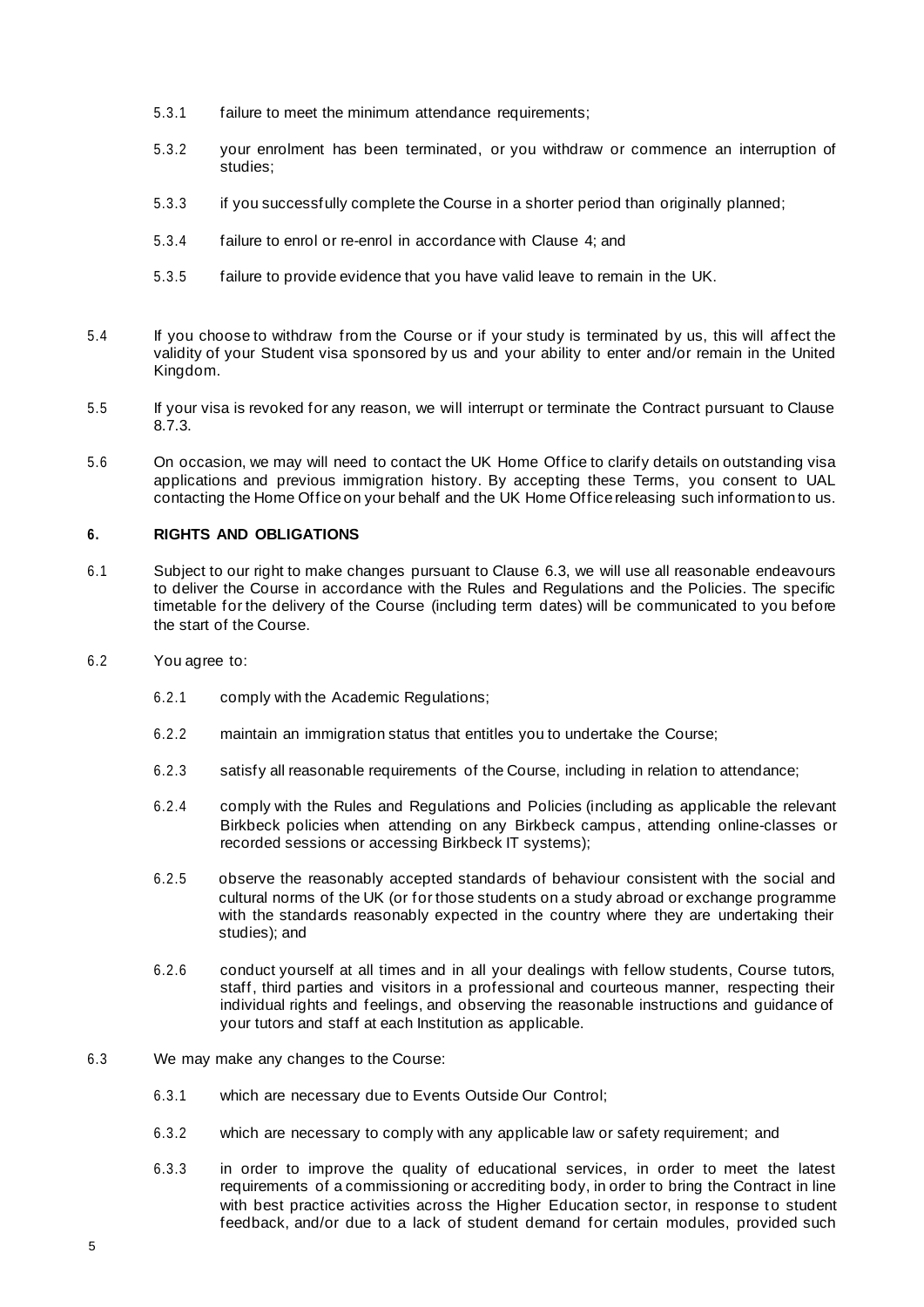changes do not materially affect the nature or quality or the outcomes of the Course.

<span id="page-5-0"></span>6.4 If we are required to make a change pursuant to Clause [6.3,](#page-4-0) we shall notify you as soon as reasonably practicable and if you reasonably believe that the proposed change will have a material prejudicial affect on you, you may cancel the Contract and withdraw from the Course without any liability to pay further Fees in relation to the Course. If you choose to cancel the Contract (and withdraw from the Course) in accordance with this Clause [6.4](#page-5-0) we will use reasonable endeavours to offer you a place on a comparable alternative course, if it is reasonably practicable to do so.

### **7. FEES AND PAYMENTS**

- 7.1 The Fees payable are set out in the Offerand (except forthe Deposit)are payable at enrolment. The Fees we charge are subject to change in accordance with Section A of the Fees Policy and you may be required to pay a higher tuition feein each of the subsequent academic years of yourCourse.
- 7.2 You will be required to pay the Deposit when you accept your Offer in order to secure your place on your Course. If you change your mind and decide to cancel your place on the Course and the Contract you may do so by notifying us in writing. Please see clause 8.2 titled 'Your Cancellation Rights' for an explanation of the process and timing for letting us know if you choose to cancel, and of your rights to any refund of the Deposit and/or Fees.
- 7.3 The Fees including the Deposit are payable to and will be collected by UAL on behalf of both Institutions. The Fees must be paid to us directly by you unless the Student Loans Company or another third party including a corporate sponsor pays the Fees directly on your behalf. If your sponsorfails to pay the Fees on your behalf, youwill be liable to pay the Fees. For information about sponsorship and how to pay the Fees, please see UAL's Fees Policy and the Website.
- 7.4 Where the Course requires you to purchase additional goods and/or services from us (including without limitation, travel or accommodation in relation to field trips) any Additional Costs will be as set out in and payable in accordance with your Programme Specification and/or the Fees Policy.
- 7.5 If you fail to pay the Fees when they are due, we will take steps to recover the Fees in accordance with our legal rights and remedies. We may also withhold any certificate of achievement that would otherwise be issued by us in relation to the Course.
- 7.6 You acknowledge that, subject to these Terms, you may be liable for the full amount of the Fees payable regardless of whether or not you complete or pass the Course.
- 7.7 There is no general entitlement to a refund of Fees once you have started the Course. However, refunds of Fees will be given:
	- 7.7.1 in the case of overpayment or receipt of sponsorship after payment of the Fees has been made; and
	- 7.7.2 pursuant to Clauses 8.2, 8.3 or Clause [9;](#page-7-0)

any claim in respect of overpayment of Fees should be made to UAL by contacting Student Finance, Central Finance Department, UAL, Granary Building, 1 Granary Square, King's Cross, N1C 4AA.

### **8. DURATION AND CANCELLATION OF THE CONTRACT**

- 8.1 The Contract will continue until your completion of the Course unless:
	- 8.1.1 it is cancelled earlier in accordance with these Terms; or
	- 8.1.2 where the duration of the Course is more than one academic year, you fail to re-enrol on the Course for the subsequent academic years, in which case it will end at the end of the last academic year unless your failure to re-enrol is due to you taking an agreed sabbatical from the Course.

#### Your Cancellation Rights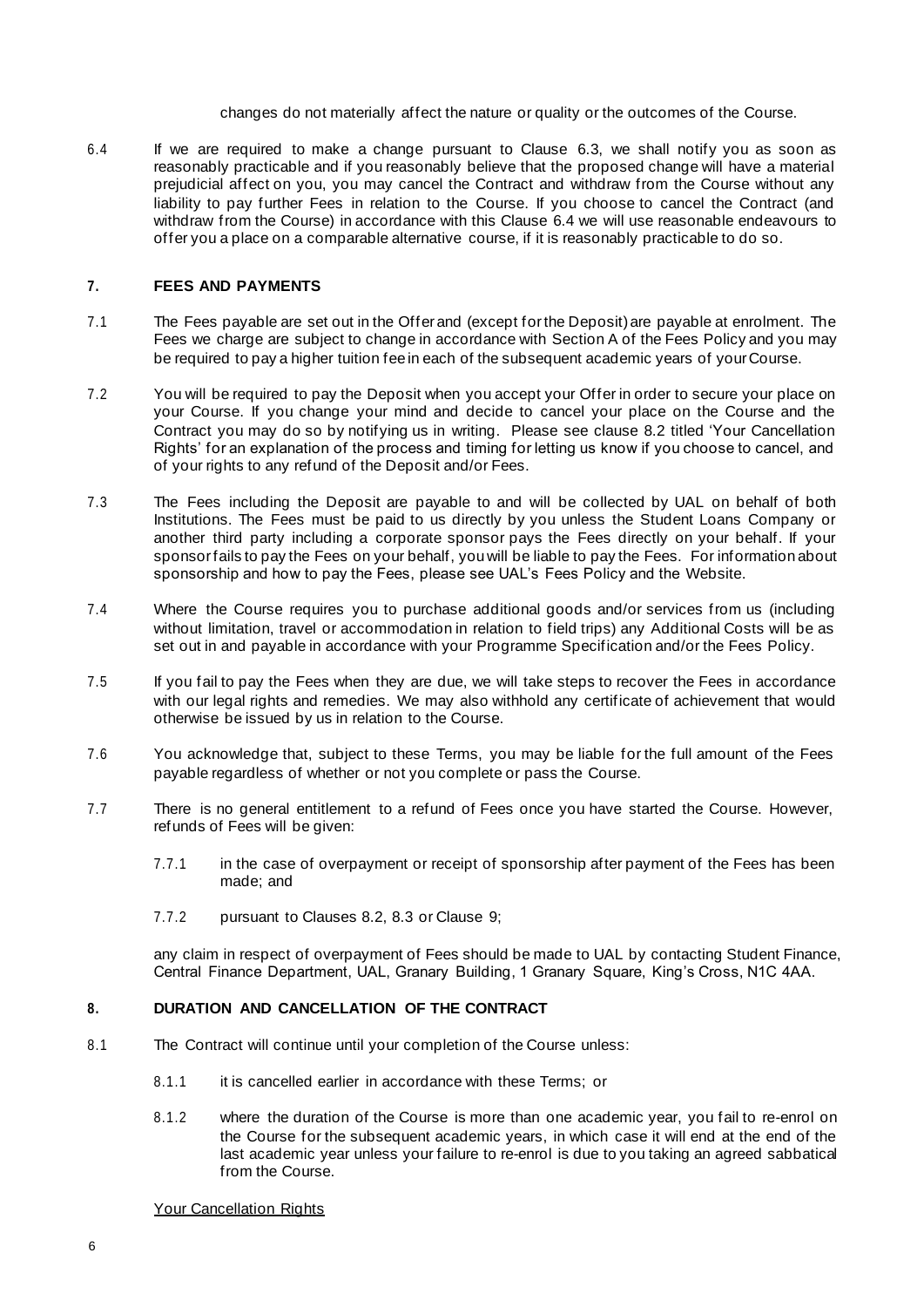8.2 You may cancel the Contract within 14 days after the start date of the Course without giving any reason by informing us by a clear statement. If we agreed to your joining the Course after the official start date, your 14 day right to cancel the Contract under this clause shall begin from such agreed start date. This right to cancel reflects and extends your legal right under the Consumer Contracts (Information, Cancellation and Additional Charges) Regulations 2013. To cancel, you may use the model cancellation form on our Website at [http://www.arts.ac.uk/media/arts/study-at-](http://www.arts.ac.uk/media/arts/study-at-ual/apply--enrol/documents/model-cancellation-form-2016-17.pdf) [ual/apply-](http://www.arts.ac.uk/media/arts/study-at-ual/apply--enrol/documents/model-cancellation-form-2016-17.pdf) [enrol/documents/model-cancellation-form-2016-17.pdf](http://www.arts.ac.uk/media/arts/study-at-ual/apply--enrol/documents/model-cancellation-form-2016-17.pdf) but it is not obligatory. If you use the model cancellation form you can send it by post to Academic Registry, University of the Arts London, 272 High Holborn, London WC1V 7EY or by email [to](mailto:to_admissons@arts.ac.uk) [academicregistryinfo@arts.ac.uk.](mailto:academicregistryinfo@arts.ac.uk) You may also write to us or email us at those addresses. If you cancel the Contract in this way we will

reimburse any Fees (minus the Deposit) and Additional Costs you have paid (if any) within 14 days of the refund being approved.

- 8.3 In addition to your rights under Clause 8.2, you may cancel the Contract if:
	- 8.3.1 we break the Contract in any material way and do not correct the situation within 14 days of you asking us in writing to do so;
	- 8.3.2 an Event Outside Our Control prevents us from providing the Course or any other services to you for 2 weeks or more; or
	- 8.3.3 the events set out in Clause [6.4](#page-5-0) arise.
- 8.4 If you wish to withdraw from the Course and receive a refund of the Fees or Deposit in any other circumstances other than those described in Clauses 8.2 and 8.3, then we will consider your request in accordance with the Fees Policy.

Our cancellation and suspension rights

- 8.5 We may cancel the Contract:
	- 8.5.1 in accordance with the termination rights set out in your Offer;
	- 8.5.2 at any time prior to the commencement of the Course if there are insufficient students enrolled on the Course for it to be viable for us to run the Course;
	- 8.5.3 due to the unavailability of key personnel or materials;
	- 8.5.4 if an Event Outside Our Control that prevents us from providing the Course continues for longer than one university term or 16 weeks, (whichever is the shorter); or
	- 8.5.5 if either one or both Institutions lose our right for the purposes of relevant legislation or regulatory requirements to provide the Course to you.
- 8.6 If we cancel the Contract under any of Clauses 8.5.2, 8.5.3, or 8.5.4 affecting just one Institution we will use reasonable endeavours to offer you a place on a comparable alternative course at the unaffected Institution, if it is reasonably practicable to do so.
- 8.7 Subject to us complying with the Rules and Regulations and any relevant Policies we may cancel the Contract at any time with immediate effect by giving you written notice if:
	- 8.7.1 it comes to our attention that you have failed to meet or no longer meet the Entry Requirements (including by way of us discovering that you have falsified yourqualifications or your Application contains material inaccuracies or fraudulent information, or that significant information has been omitted from your Application form);
	- 8.7.2 you do not pay the Fees or Additional Costs when you are supposed to;
	- 8.7.3 at any time you are not able to demonstrate by producing appropriate documentation satisfactory to UAL that you have an immigration status entitling you to undertake the Course;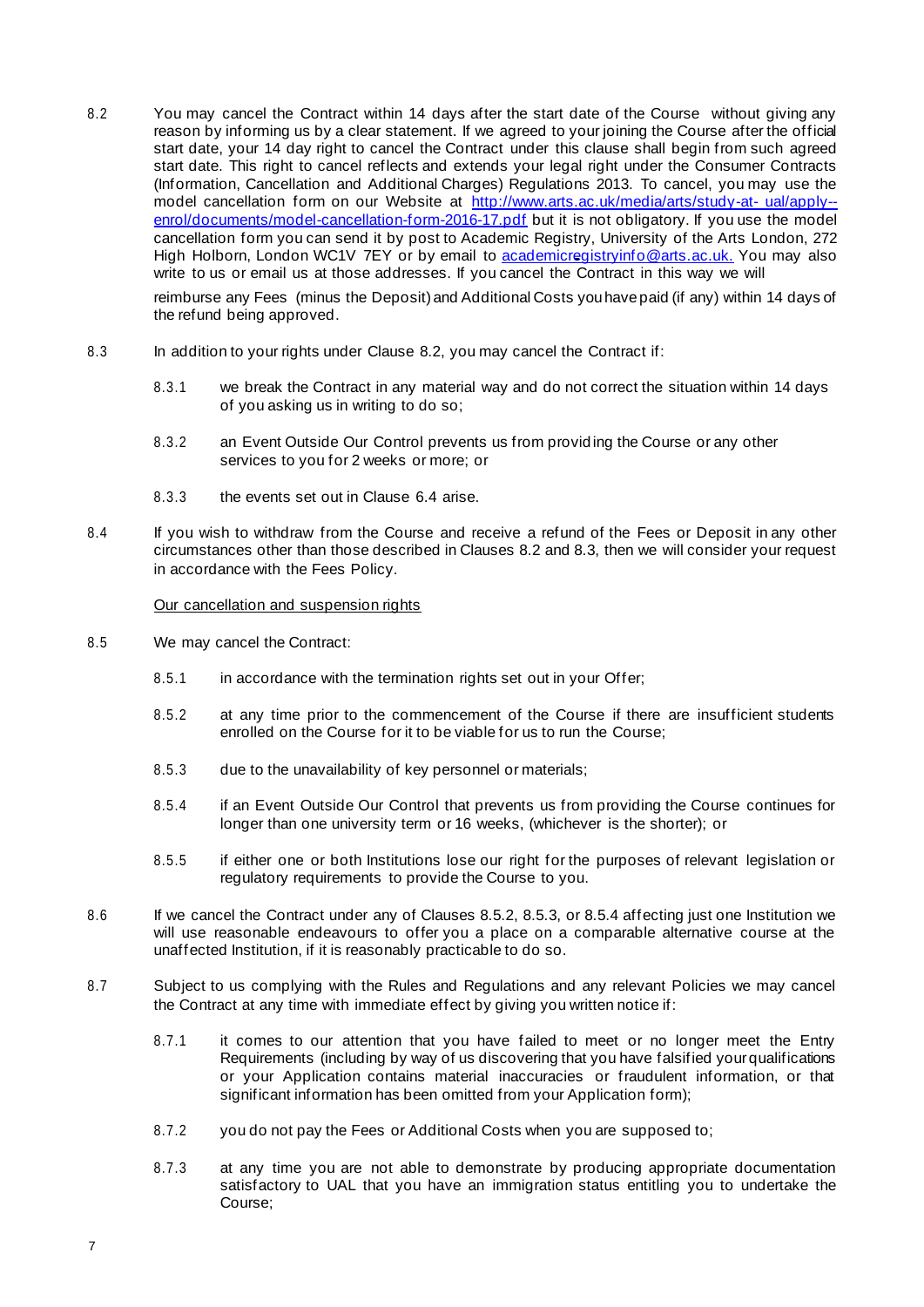- 8.7.4 you break the Contract in any material way, and, where that situation is capable of being corrected, you do not correct it within 14 days of us asking you to do so; or
- 8.7.5 you have failed to meet the requirements of the Course, as set out in your Offer, the Programme Specification or the Rules and Regulations (including, without limitation, in respect of your attendance or academic results).
- 8.8 In addition to our rights under Clause 8.7 we may suspend your participation on the Course during any period when:
	- 8.8.1 any of the Fees are outstanding;
	- 8.8.2 we reasonably suspect that you do not have an immigration status that entitles you to undertake the Course; or
	- 8.8.3 we are dealing with a serious suspected breach by you of theRules and Regulations and/or Policies.
- 8.9 If the Contract has been terminated (for any reason), you will no longer be entitled to attend lectures, classes or seminars, use the facilities or services of either Institution, submit assessments, take tests/examinations, or proceed to any degree or award issued jointly by the Institutions or either of them in respect of the Course. In the event that you are suspended from participation on the Course you may be excluded from attending lectures, classes or seminars, using the facilities or services of either Institution, submitting assessments, taking tests/examinations, or proceeding to any degree or award issued jointly by the Institutions or either of them in respect of the Course at the reasonable discretion of UAL.

# <span id="page-7-0"></span>**9. REPAYMENT OF FEES ON CANCELLATION**

If you cancel the Contract under Clause 8.2 or 8.3 or 8.4, or we cancel the Contract under Clause 8.5 then you will not have to pay any further Fees and, if cancellation takes place part way through an academic year, we will refund to you any Fees you have paid in relation to the Course, with such refund issued in accordance with the Fees Policy If you cancel the Contract under Clause 8.4 the provision of any refund will be subject to you producing evidence (to UAL's reasonable satisfaction) of your exceptional circumstances. If we cancel the Contract under Clause 8.7 you may be entitled to a refund in accordance with the Fees Policy.

### **10. DATA PROTECTION**

10.1 We will process Personal Data, including Sensitive Personal Data, in accordance with the Data Protection Laws. We will use your data as set out in our **[Privacy](https://www.arts.ac.uk/study-at-ual/academic-regulations/student-regulations/student-privacy-policy) Policy**.

# **11. LIABILITY**

- 11.1 Whilst we take all reasonable care to ensure the safety and security of students whilst on our premises, we cannot accept responsibility, and expressly we exclude liability, for loss or damage to your personal property (including computer equipment and software). You are advised to insure your property against theft and other risks.
- 11.2 Subject to clause 11.3 neither Institution shall be held responsible for any injury to you (financial or otherwise), or for any damage to your property, caused by another student, or by any person who is not an employee or authorised representative of the applicable Institution.
- 11.3 Nothing in these terms and conditions shall limit our liability to you for fraud or wilful default or for death or personal injury caused by the negligence of the applicable Institution. Subject to the foregoing sentence, neither Institution shall be liable to you under any circumstances forany special, indirect or consequential losses.

### **12. EQUAL OPPORTUNITIES**

It is best practice for us to collect information from students during our enrolment process for equal opportunities monitoring, you can choose not to share this information if you wish. If you want to find out more about how we promote equality and diversity at each Institution please contact: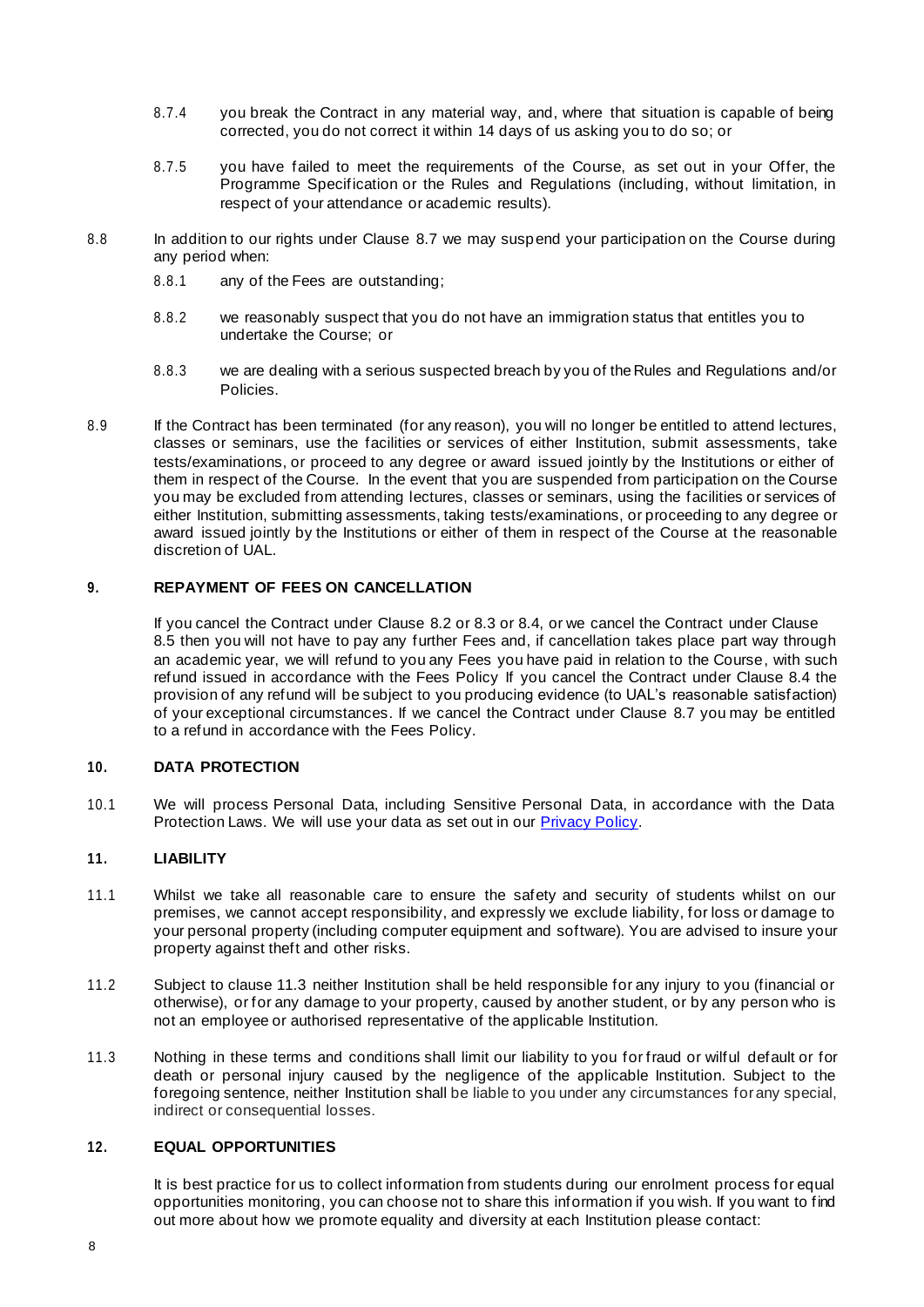For UAL: email [diversity@arts.ac.uk](mailto:diversity@arts.ac.uk) or visit<http://www.arts.ac.uk/diversity/>

For Birkbeck: visit [www.bbk.ac.uk/about-us/equality](http://www.bbk.ac.uk/about-us/equality)

### **13. EVENTS OUTSIDE OUR CONTROL**

- 13.1 We will not be liable or responsible for any failure to perform, or delay in performing, any of our obligations under these Terms that is caused by an Event Outside Our Control. If an Event Outside Our Control takes place that affects the performance of either or both Institutions under these Terms:
	- 13.1.1 we will contact you as soon as reasonably possible to notify you;
	- 13.1.2 where the Event Outside Our Control affects only one Institution (the 'Affected Institution'), the other, the 'Unaffected Institution' will use reasonable endeavours to perform the obligations of the Affected Institution until such time as the Affected Institution is able to resume performance;
	- 13.1.3 if the Event Outside Our Control affects both Institutions, or if the Unaffected Institution is unable to perform the obligations of the Affected Institution in accordance with clause 13.1.2, then our obligations under these Terms will be suspended and the time for performance of our obligations will be extended for the duration of the Event Outside Our Control; and
	- 13.1.4 we will restart the delivery of the Course and performance of our obligations as soon as reasonably possible after the Event Outside Our Control is over.
- 13.2 Should an Event Outside Our Control interfere with our ability to deliver your Course or any pastoral services, we will try and minimise the disruption caused to you where this is possible, but whether this is possible will depend on the nature of the Event Outside Our Control.

## **14. COMPLAINTS**

If you have any complaints about theprocesses or procedures of either Institution or the Course, you can raise these with us. If your complaint relates to the admission phase of yourapplication meaning any time up to completion of enrolment you should followUAL's Admissions, Complaints and Appeals policy available on the Website. If your complaint relates to the period after completion of enrolment you should follow UAL's Student Complaints and Appeals process set out in the Rules and Regulations.

To the extent that any complaint relates to conduct or behaviour while you are on Birkbeck's campus UAL will continue to manage the complaint and shall liaise with Birkbeck in resolving your complaint.

For complaints raised under the Student Complaints and Appeals process once UAL's internal complaints procedure is completed, you have a right to complain to the Office of the Independent Adjudicator whose website is at [www.oiahe.org.uk.](http://www.oiahe.org.uk/)

## **15. YOUR RIGHTS AS A CONSUMER**

As a consumer, you have legal rights in relation to the Contract which are not affected by these Terms. Advice about your rights is available from your local Citizen's Advice Bureau.

### **16. GENERAL**

- 16.1 The Contract is governed exclusively by English Law and the courts of England and Wales will have non-exclusive jurisdiction in relation to it.
- 16.2 The Contract constitutes the entire agreement between you and us in relation to its subject matter.
- 16.3 If we fail to insist that you perform any of your obligations under these Terms, or do not enforce our rights or delay in doing so, that will not mean that we have waived our rights or that you do not have to comply with those obligations. If we do waive a default by you, we will only do so in writing, and that will not mean that we will automatically waive any later default by you.